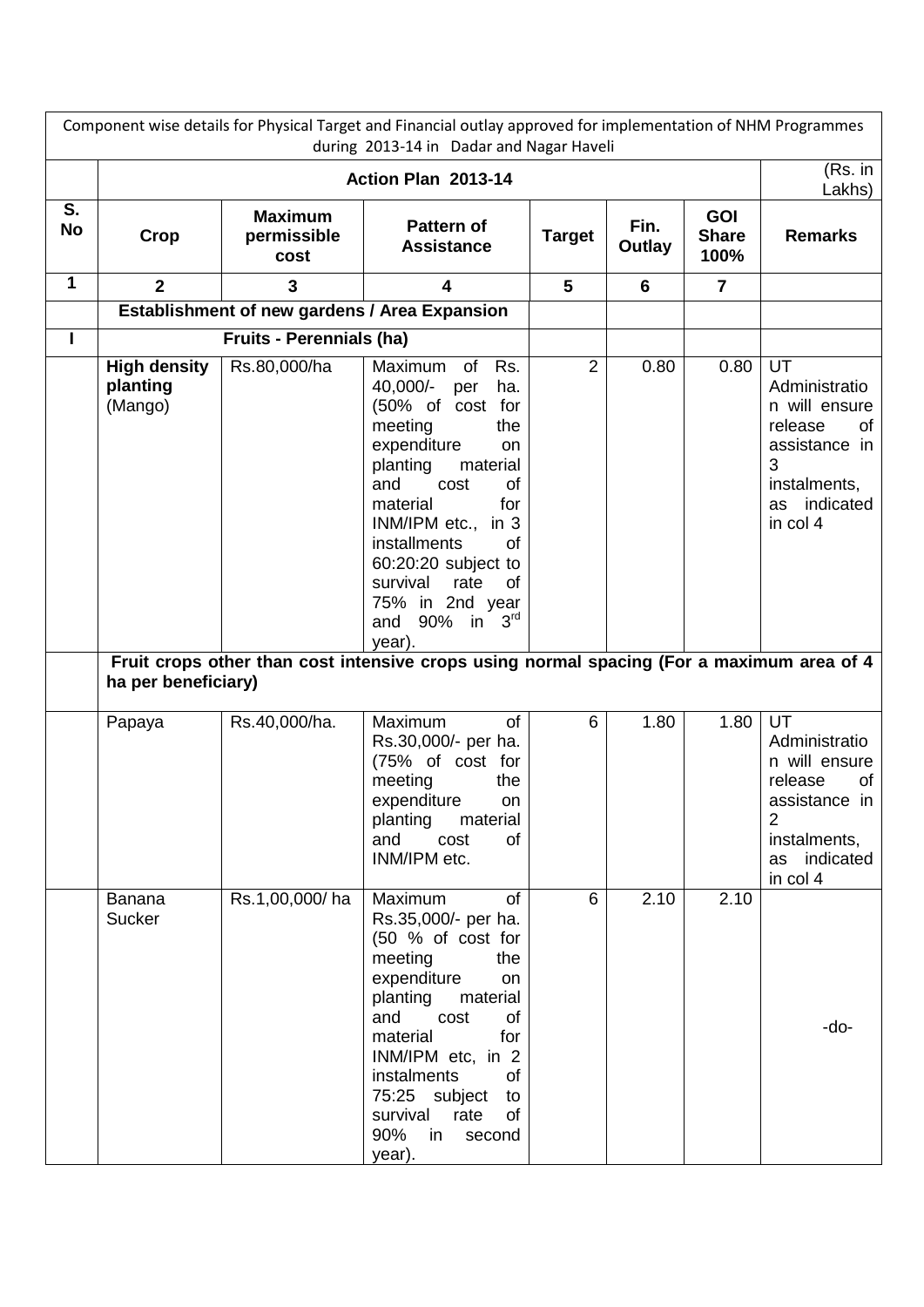|              | Banana (TC)                                                  | Rs.1,00,000/ha       | Maximum of<br>Rs.<br>50000/- per ha. (50<br>of<br>%<br>cost<br>for<br>meeting<br>the<br>expenditure<br><b>on</b><br>planting<br>material<br>and<br>cost<br><b>of</b><br>material<br>for<br>INM/IPM etc, in 2<br>instalments<br>of<br>75:25 subject<br>to<br>survival<br>rate<br>of<br>90%<br>in<br>second<br>year). | 16    | 8.00  | 8.00  | -do- |
|--------------|--------------------------------------------------------------|----------------------|---------------------------------------------------------------------------------------------------------------------------------------------------------------------------------------------------------------------------------------------------------------------------------------------------------------------|-------|-------|-------|------|
|              | Sub-total                                                    |                      |                                                                                                                                                                                                                                                                                                                     | 30.00 | 12.70 | 12.70 |      |
| $\mathbf{I}$ | <b>Flowers</b>                                               |                      | (For a maximum of 2 ha per beneficiary)                                                                                                                                                                                                                                                                             |       |       |       |      |
|              |                                                              | <b>Loose Flowers</b> |                                                                                                                                                                                                                                                                                                                     |       |       |       |      |
|              | Small &<br>Marginal<br>Farmers                               | Rs. 24,000/ha        | 50% of cost<br>@<br>Rs.12,000<br>$\prime$<br>ha.<br>limited to 2 ha per<br>beneficiary                                                                                                                                                                                                                              | 16    | 1.92  | 1.92  |      |
|              | For other<br>category<br>farmers                             | Rs. 24,000/ha        | 50% of cost @<br>Rs.7,920/ha.<br>limited to 2 ha per<br>beneficiary                                                                                                                                                                                                                                                 | 5     | 0.40  | 0.40  |      |
| a)           | Cut flower                                                   | Rs. 70,000/ha        | 50% of cost @<br>Rs.35,000/ha.<br>limited to 2 ha per<br>beneficiary                                                                                                                                                                                                                                                | 8     | 2.80  | 2.80  |      |
| b)           | For other<br>category<br>farmers                             | Rs. 70,000/ha        | 33% of cost @<br>Rs.23,000 / ha.<br>limited to 2 ha per<br>beneficiary                                                                                                                                                                                                                                              | 5     | 1.16  | 1.16  |      |
|              | Sub-total                                                    |                      |                                                                                                                                                                                                                                                                                                                     | 34    | 6.27  | 6.27  |      |
|              | Plantation crop (For a maximum area of 4 ha per beneficiary) |                      |                                                                                                                                                                                                                                                                                                                     |       |       |       |      |
|              | Cashew<br>including<br>replanting<br><b>Mushrooms</b>        | Rs. 40,000 / ha      | Rs.<br>Maximum of<br>20,000/- per<br>ha.<br>(50% of cost in 3<br>instalment<br>for<br>meeting<br>the<br>expenditure<br><b>on</b><br>planting<br>material<br>and<br>cost<br>of<br>material<br>for<br>INM/IPM etc).                                                                                                   | 10    | 2.00  | 2.00  |      |
|              |                                                              |                      |                                                                                                                                                                                                                                                                                                                     |       |       |       |      |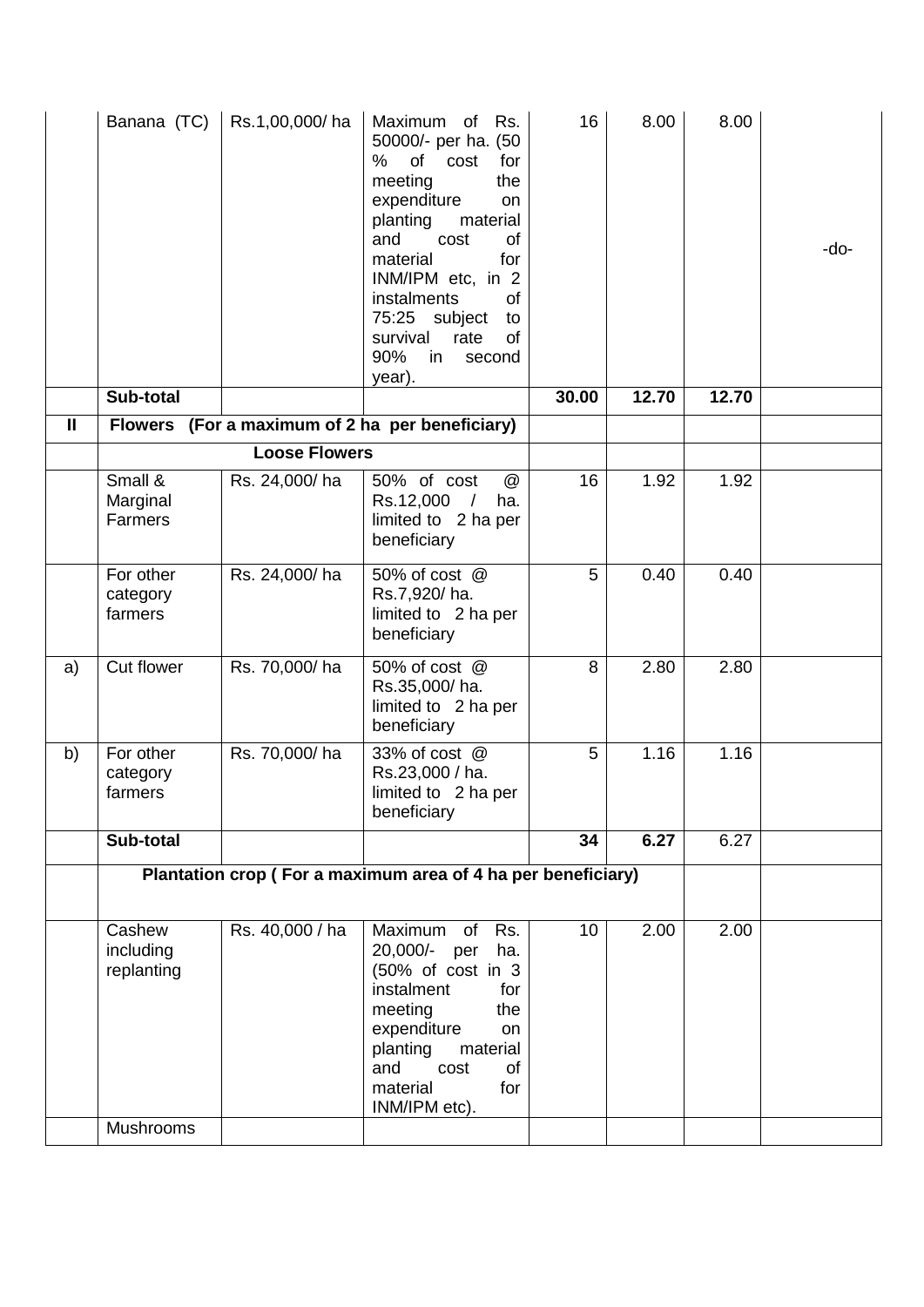|     | Integrated<br>mushroom<br>production &<br>compost<br>production<br>unit                                                                               |                                     |                                                                                                                                                                                                               | 1     | 10.00 | 10.00 | Project to be<br>submitted                                                    |
|-----|-------------------------------------------------------------------------------------------------------------------------------------------------------|-------------------------------------|---------------------------------------------------------------------------------------------------------------------------------------------------------------------------------------------------------------|-------|-------|-------|-------------------------------------------------------------------------------|
|     | <b>Total (area</b><br>expansion +<br>Mushroom)                                                                                                        |                                     |                                                                                                                                                                                                               | 75.0  | 30.97 | 30.97 |                                                                               |
| III | <b>Creation of</b><br><b>Water</b><br><b>Resources</b>                                                                                                |                                     |                                                                                                                                                                                                               |       |       |       |                                                                               |
|     | a) Water<br><b>Harvesting</b><br>system for<br>individuals<br>for storage<br>of water in<br>20<br>mx20mx3m<br>ponds / dug<br>wells @ Rs.<br>100/- cum | Rs. 1.38 lakh /<br>unit             | 50 of cost including<br>linning.<br>For<br>smaller size of the<br>ponds/ dug wells,<br>will<br>cost<br>be<br>admissible on pro<br>basis.<br>rata<br>Maintenance to be<br>ensured<br>by<br>the<br>beneficiary. | 8.00  | 5.52  | 5.52  | UT<br>Administratio<br>n will ensure<br>dovotailing<br>with<br><b>MGNREGS</b> |
| IV  | Organic<br>Farming                                                                                                                                    |                                     |                                                                                                                                                                                                               |       |       |       |                                                                               |
|     | i) Vermi<br>compost unit                                                                                                                              | Rs. 30,000 / unit                   | 50%<br><b>of</b><br>cost<br>conforming to the<br>size of the unit of<br>30'<br>$x \quad 8'$<br>$x$ 2.5'<br>dimension<br>of<br>permanent<br>be<br>structure<br>to<br>administered<br>on<br>pro-rata basis.     | 1.0   | 0.30  | 0.30  |                                                                               |
|     | ii) Organic<br>input<br>production<br>unit / HDPE<br>Vermibed                                                                                         | Rs. 10,000 / unit                   | %<br>of<br>50<br>cost<br>conforming to the<br>size of 96 cft (12' x<br>4' x 2') to<br>be<br>administered<br>on<br>pro-rata basis.                                                                             | 34.0  | 1.70  | 1.70  |                                                                               |
|     | Sub total OF                                                                                                                                          |                                     |                                                                                                                                                                                                               | 35.0  | 2.00  | 2.00  |                                                                               |
| V   | <b>Pollination</b><br>support<br>through<br><b>Beekeeping</b>                                                                                         |                                     |                                                                                                                                                                                                               |       |       |       |                                                                               |
|     | a) Distribution<br>of honey bee<br>colonies                                                                                                           | Rs. 1400 /<br>colony of 4<br>frames | 50% of the cost<br>limited<br>50<br>to<br>colonies/<br>beneficiary.                                                                                                                                           | 100.0 | 0.70  | 0.70  |                                                                               |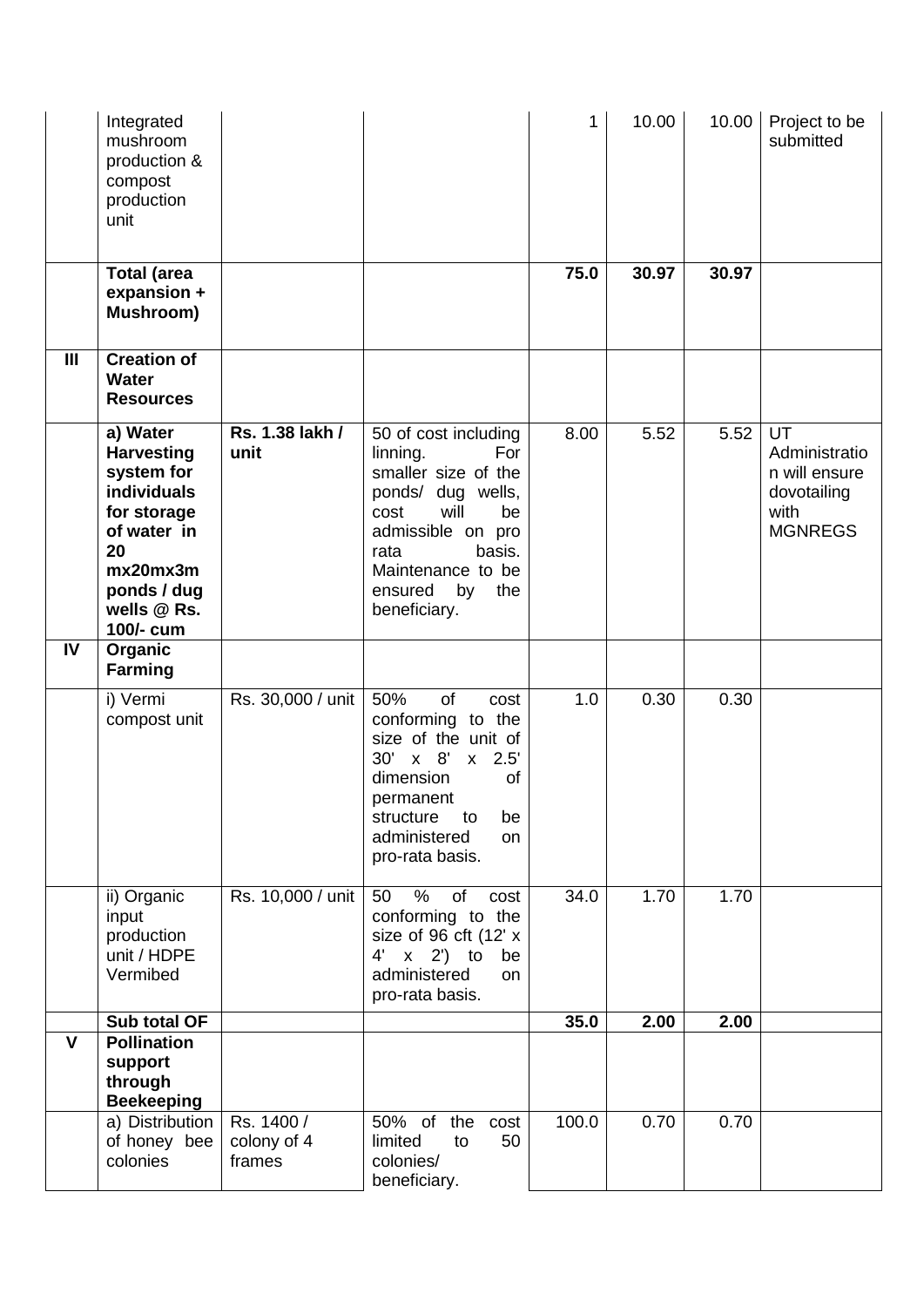|              | b) Distribution  <br>of hive                                                                                                         | Rs. 1600 / hive              | 50% of<br>the<br>cost<br>50<br>limited<br>to<br>colonies/<br>beneficiary.  | 100.0  | 0.80  | 0.80  |  |
|--------------|--------------------------------------------------------------------------------------------------------------------------------------|------------------------------|----------------------------------------------------------------------------|--------|-------|-------|--|
|              | c) Distribution<br>of equipment                                                                                                      | Rs. 14,000 / set             | 50% of the cost<br>limited to one set<br>per beneficiary.                  | 100.0  | 7.00  | 7.00  |  |
|              | Sub total                                                                                                                            |                              |                                                                            | 300.00 | 8.50  | 8.50  |  |
| VI           |                                                                                                                                      | <b>Protected cultivation</b> |                                                                            |        |       |       |  |
| $\mathbf{1}$ | Naturally Ventilated Green House structure                                                                                           |                              |                                                                            |        |       |       |  |
|              | a) Tabular<br>structure                                                                                                              | Rs. 935/ Sq.m                | 50% of the cost<br>limited<br>4000<br>to<br>Sq.m<br>per<br>beneficiary.    | 0.20   | 9.35  | 9.35  |  |
|              | b) Bamboo<br>structure                                                                                                               | Rs. 375/ Sq.m                | 50% of the<br>cost<br>4000<br>limited<br>to<br>Sq.m<br>per<br>beneficiary. | 0.10   | 1.88  | 1.88  |  |
| $\mathbf{2}$ | Plastic<br>Mulching                                                                                                                  | Rs. 20,000/ha                | 50% of the total<br>cost limited to 2 ha<br>per beneficiary.               | 10     | 1.00  | 1.00  |  |
| 3            | <b>Shade Net</b><br>House                                                                                                            |                              |                                                                            |        |       |       |  |
|              | a) Tubular<br>structure                                                                                                              | Rs. 600/ Sq.m                | 50% of cost limited<br>to 4000 Sq.m per<br>beneficiary.                    | 0.20   | 6.00  | 6.00  |  |
|              | b) Bamboo<br>structure                                                                                                               | Rs. 300/ Sq. m               | 50% of cost limited<br>to 4000 Sq.m per<br>beneficiary.                    | 0.10   | 1.50  | 1.50  |  |
| 4            | Cost of<br>planting<br>material and<br>inputs of high<br>value<br>vegetables<br>grown in<br>house/shade<br>net house<br>$(8$ Nos $)$ | Rs.105/Sq.m                  | 50% of cost limited<br>to 500 Sq.m<br>per<br>beneficiary.                  | 0.30   | 1.58  | 1.58  |  |
| 5            | Cost of<br>planting<br>material of<br>flowers for<br>poly house                                                                      | Rs.500/ Sq.m                 | 50% of cost limited<br>to 500 Sq.m per<br>beneficiary                      | 0.30   | 7.50  | 7.50  |  |
|              | Sub-total                                                                                                                            |                              |                                                                            |        | 28.81 | 28.81 |  |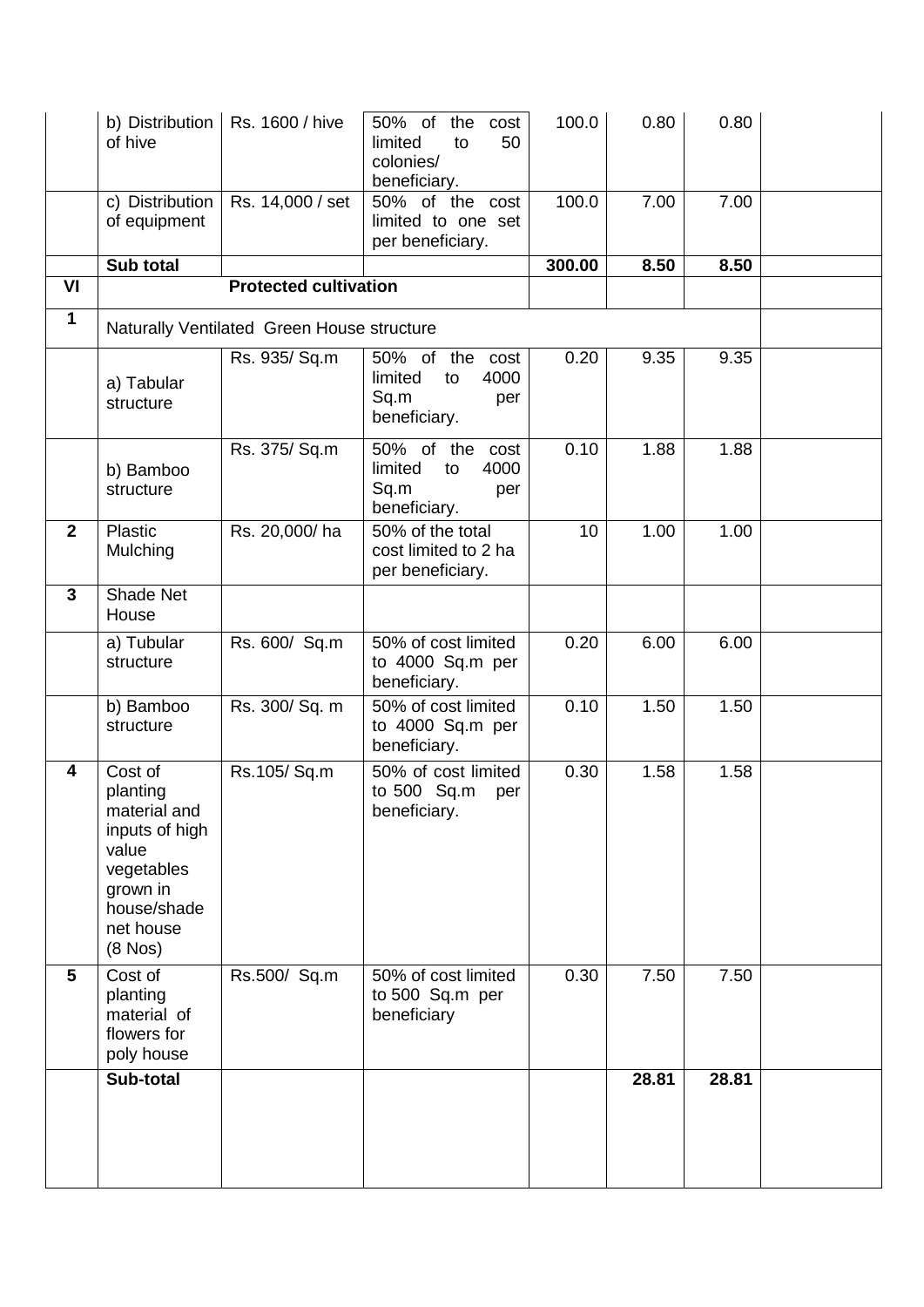|             | Promotion of Integrated Nutrient Management/Integrated Pest Management                                                                                                                                                     |                                                                                                                                                             |                                                                                                                                 |     |       |       |                                                                                                |
|-------------|----------------------------------------------------------------------------------------------------------------------------------------------------------------------------------------------------------------------------|-------------------------------------------------------------------------------------------------------------------------------------------------------------|---------------------------------------------------------------------------------------------------------------------------------|-----|-------|-------|------------------------------------------------------------------------------------------------|
|             | Promotion of<br><b>IPM</b>                                                                                                                                                                                                 | Rs. 2000 /ha                                                                                                                                                | 50% of the cost<br>subject<br>to<br>a<br>maximum of<br>Rs.<br>10000/ha limited to<br>ha<br>4<br>$\prime$<br>per<br>beneficiary. | 50  | 0.50  | 0.50  |                                                                                                |
|             | Sub total                                                                                                                                                                                                                  |                                                                                                                                                             |                                                                                                                                 |     | 0.50  | 0.50  |                                                                                                |
| VII         |                                                                                                                                                                                                                            | <b>Human Resource Development (HRD)</b>                                                                                                                     |                                                                                                                                 |     |       |       |                                                                                                |
|             | <b>Training of farmers</b>                                                                                                                                                                                                 |                                                                                                                                                             |                                                                                                                                 |     |       |       |                                                                                                |
|             | Within the<br><b>District</b>                                                                                                                                                                                              | Rs.400/5day<br>per farmer<br>excluding<br>transport                                                                                                         | 100% of the cost.                                                                                                               | 60  | 1.20  | 1.20  |                                                                                                |
|             |                                                                                                                                                                                                                            | <b>Exposure visit of farmers</b>                                                                                                                            |                                                                                                                                 |     |       |       |                                                                                                |
|             | Within the<br><b>District</b>                                                                                                                                                                                              | Rs.250/day per<br>farmer<br>excluding<br>transport                                                                                                          | 100% of the cost.                                                                                                               | 96  | 1.20  | 1.20  |                                                                                                |
|             | Outside the<br><b>State</b>                                                                                                                                                                                                | Rs. 600/day per<br>farmer<br>excluding<br>transport                                                                                                         | 100% of the cost.                                                                                                               | 44  | 1.32  | 1.32  | Training<br>Calendar<br>to<br>be furnished                                                     |
|             |                                                                                                                                                                                                                            | Training / study tour of technical staff / field<br>functionaries                                                                                           |                                                                                                                                 |     |       |       |                                                                                                |
|             | Within the                                                                                                                                                                                                                 |                                                                                                                                                             |                                                                                                                                 | 10  | 0.30  | 0.30  |                                                                                                |
|             | <b>District</b>                                                                                                                                                                                                            |                                                                                                                                                             |                                                                                                                                 |     |       |       |                                                                                                |
|             | Sub-total                                                                                                                                                                                                                  |                                                                                                                                                             |                                                                                                                                 | 200 | 4.02  | 4.02  |                                                                                                |
| <b>VIII</b> |                                                                                                                                                                                                                            | <b>Mission Management</b>                                                                                                                                   |                                                                                                                                 |     |       |       |                                                                                                |
|             | <b>State</b><br>&<br><b>Districts</b><br><b>Mission</b><br><b>Offices</b><br>and<br>implementing<br>agencies for<br>administrative<br>expenses,<br>project,<br>preparation,<br>computerizati<br>on,<br>contingency<br>etc. | 5%<br>of<br>annual<br>expenditure<br>on<br>the<br>basis<br>of<br>appraised<br>needs to State<br>Horticulture<br>Mission (SHM) /<br>implementing<br>Agencies | total   100% assistance.                                                                                                        |     | 5.00  | 5.00  | Fund<br>to<br>be<br>utilized<br>@<br>5% of actual<br>Expenditure<br>incurred<br>by<br>the SHM. |
|             | Institutional<br>Strengthening<br>hire<br>of<br>,<br>vehicles,<br>hardware/soft<br>ware etc                                                                                                                                | Project based                                                                                                                                               | 100% assistance.                                                                                                                |     | 10.00 | 10.00 | Project to be<br>submitted                                                                     |